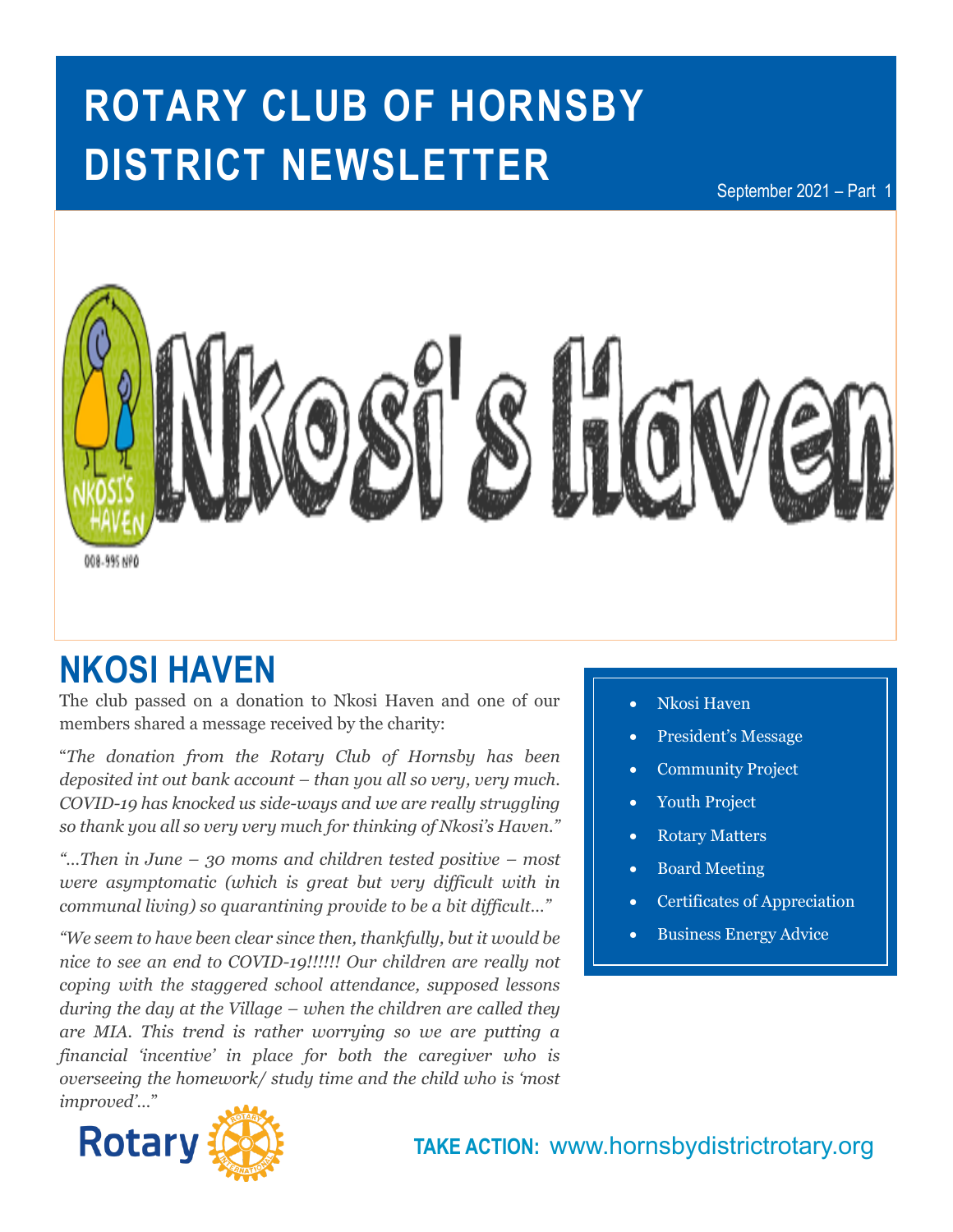## **PRESIDENT'S MESSAGE**

Last Monday we accepted, with regret, President Bobby's resignation from the Club. Bobby has served the Club for many years in many capacities. He has been President for at least 5 terms, over the years. He has been the backbone of the Club for so many years. Bobby is a very active member of Rotary having served the district over the years. Bobby is a highly decorated Rotarian. We wish him all the best in his future Rotary endeavours. He will always be welcome as a Rotarian and Friend of our Club.

continue to support us as a member and share his knowledge. Thank you, Bill, for all you have done It is with deep regret that I have also had to receive the resignation of Secretary Bill. Bill has served the Club for many many years and is our constitutional and procedural authority on all matters generally unknown to the members. Fortunately, Bill has only stepped down as secretary and will over the years.

you for stepping up, Sadia and I kno<sup>.</sup> you will enjoy the position of Secretary, sharing your lovely personality with us all. I am happy to announce that Sadia is our new Secretary. Thank you for stepping up, Sadia and I know

ago and received feedback from I am pleased we have been able to help Geoff with clearing out his factory at Mt Kuringai. A small team from Berowra and Hornsby District were able to off load the bulk of the bric a brac to the Salvation Army.

This Tuesday is our monthly Board Meeting, so if you have any matters, you wish discussed, please let the Secretary or myself know.

 $m_{\text{max}}$  to tool to information prospective prospective prospective prospective prospective prospective prospective prospective prospective prospective prospective prospective prospective prospective prospective prospect Please stay safe. I think I can see a light at the end of the tunnel. We must stay patient as the whole Nation pushes for freedom in a safe way.

Yours in Rotary

Acting President Rob

## **COMMUNITY PROJECT**



The club was approached by Dementia Australia if we would be part of the movement to make Hornsby dementia friendly. There is a local initiative put together with the Hornsby Council, local carers, and the café in Warrawee.

The board decided to join the initiative and see where our club could assist with the movement and serve our community better.

We are looking forward to our role in this project!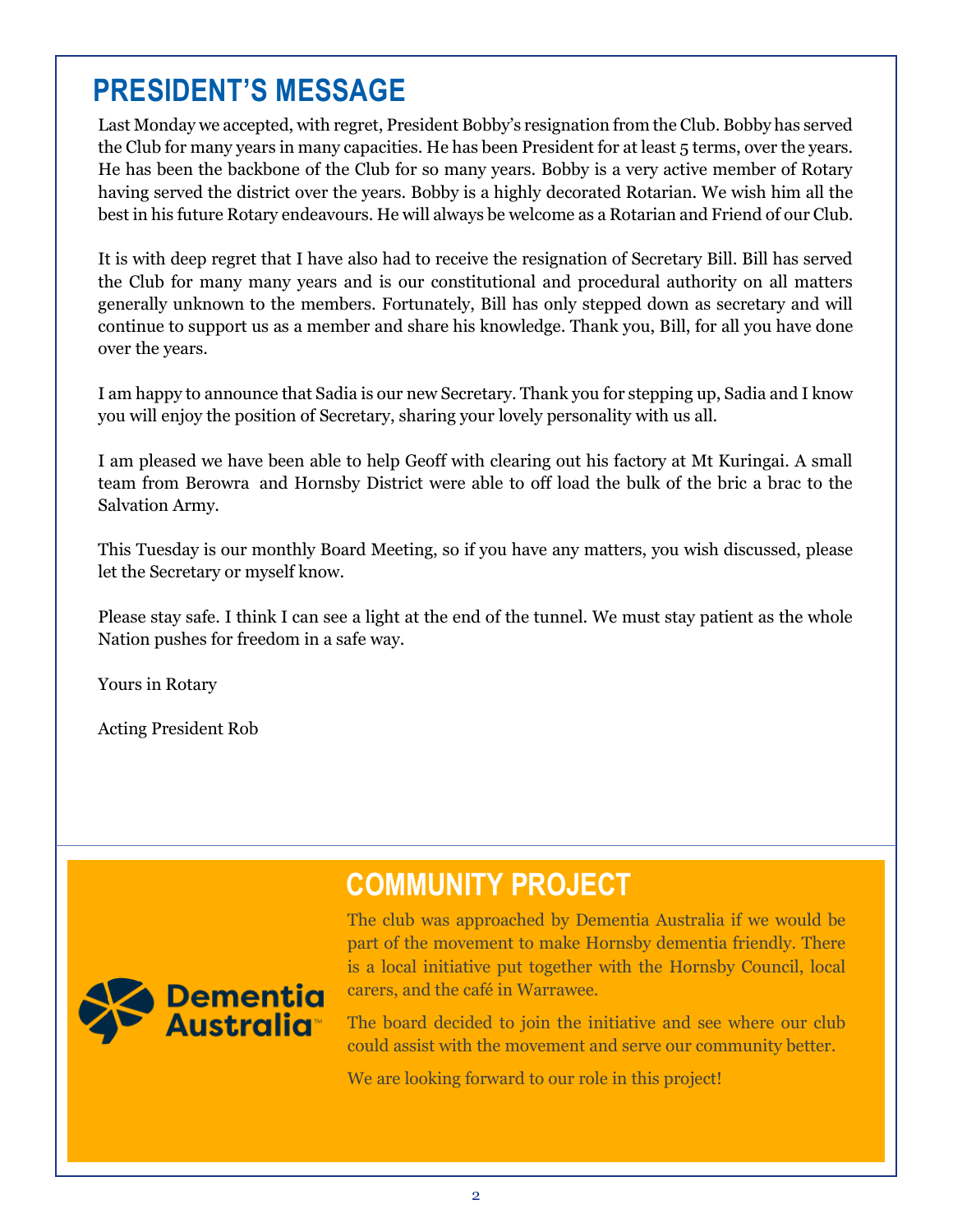## CERTIFICATES OF APPRECIATION

We have just celebrated our one-year anniversary with the volunteers of the club's marketing team.

We provided them with Certificates of Appreciation as a token of our appreciation for their hard work and time for our club.



Thank you Ankita, Haru and Priyanka for supporting our club!!

## BUSINESS ENERGY ADVICE

It is well documented that if businesses adopt positive behaviours, then employees are more likely to take those behaviours home.

Education programs that target good behaviours in businesses have positive effects throughout the community.

Hornsby is a beautiful bushland Shire that is also an intensive user of Energy. The Resilient Sydney program, of which Hornsby Shire Council is a member, has modelled shocks and stresses that we may face as a community, including weather, pandemics, energy or water failures or other emergent events. Hornsby is doing well in some areas, but in Energy Efficiency and reducing greenhouse gas (GHG) emissions, we are falling short.

Energy use contributes to GHG emissions which leads to climate change. Hornsby is a beautiful and biodiverse locality that could face some serious outcomes, if we don't act.

Here's what we can do as Rotarians, in our own sphere of influence to not only do the right thing but save money and cut costs along the way.

> • [Promote the Business Energy Advice Program:](https://aus01.safelinks.protection.outlook.com/?url=https%3A%2F%2Fbusinessenergyadvice.com.au%2Fhsc&data=04%7C01%7CSSmith%40hornsby.nsw.gov.au%7C78829bc9547d44f4dc5c08d94666dbe8%7Cbbe004451e89428d8172c053cfe9087e%7C0%7C0%7C637618229870827945%7CUnknown%7CTWFpbGZsb3d8eyJWIjoiMC4wLjAwMDAiLCJQIjoiV2luMzIiLCJBTiI6Ik1haWwiLCJXVCI6Mn0%3D%7C1000&sdata=a96sJWlUzz5o5qkaJfkiUk8zIskP2OjCpLuVEIQzXWc%3D&reserved=0) A free Australian Government Energy Savings Initiative to help businesses get free tailored advice on how to cut energy costs and get up to date energy efficiency support. Businesses of between (6) six and 20 equivalent full-time employees (or is self-assessed drought-affected business employing up to five employees), qualify for a free one-on-one consultation with an independent business expert from the Business Energy Advice Program.

Participants get a free energy report tailored to their business with information on government grants and other resources to unlock energy.

- [Energy efficiency at home:](https://aus01.safelinks.protection.outlook.com/?url=https%3A%2F%2Fwww.hornsby.nsw.gov.au%2Fenvironment%2Fsustainability%2Fin-the-home&data=04%7C01%7CSSmith%40hornsby.nsw.gov.au%7C78829bc9547d44f4dc5c08d94666dbe8%7Cbbe004451e89428d8172c053cfe9087e%7C0%7C0%7C637618229870837900%7CUnknown%7CTWFpbGZsb3d8eyJWIjoiMC4wLjAwMDAiLCJQIjoiV2luMzIiLCJBTiI6Ik1haWwiLCJXVCI6Mn0%3D%7C1000&sdata=c0FimrY2%2Fv1zDyJ9Imyr7lbtBrn0pU30LPkIale34%2Fs%3D&reserved=0) Council promotes a number of initiatives for saving energy at home that you can find [here.](https://aus01.safelinks.protection.outlook.com/?url=https%3A%2F%2Fwww.hornsby.nsw.gov.au%2Fenvironment%2Fsustainability%2Fin-the-home&data=04%7C01%7CSSmith%40hornsby.nsw.gov.au%7C78829bc9547d44f4dc5c08d94666dbe8%7Cbbe004451e89428d8172c053cfe9087e%7C0%7C0%7C637618229870847856%7CUnknown%7CTWFpbGZsb3d8eyJWIjoiMC4wLjAwMDAiLCJQIjoiV2luMzIiLCJBTiI6Ik1haWwiLCJXVCI6Mn0%3D%7C1000&sdata=fRqAjvxrzvNGsQL33sktSLINRi%2B1gDV0z56RlNWP22Y%3D&reserved=0)
- Thinking of going solar: The **[SunSPoT](https://aus01.safelinks.protection.outlook.com/?url=https%3A%2F%2Fapvi.org.au%2Fsunspot%2F&data=04%7C01%7CSSmith%40hornsby.nsw.gov.au%7C78829bc9547d44f4dc5c08d94666dbe8%7Cbbe004451e89428d8172c053cfe9087e%7C0%7C0%7C637618229870857825%7CUnknown%7CTWFpbGZsb3d8eyJWIjoiMC4wLjAwMDAiLCJQIjoiV2luMzIiLCJBTiI6Ik1haWwiLCJXVCI6Mn0%3D%7C1000&sdata=LCORgHk05jdmQXcHdy%2FgL%2BTcPVtCLiw%2Fq6o%2FZAJww%2Bc%3D&reserved=0)** solar calculator is now available to Hornsby Shire residents and businesses, to help you make an informed solar purchasing choice.

Rotary International's president declared the environment a priority and encouraged all Rotarians to find a way to contribute to meaningful local community outcomes [\(link\).](https://aus01.safelinks.protection.outlook.com/?url=https%3A%2F%2Fwww.rotary.org%2Fen%2Fclimate-change-ri-president-says-protecting-environment-ultimate-mission&data=04%7C01%7CSSmith%40hornsby.nsw.gov.au%7C78829bc9547d44f4dc5c08d94666dbe8%7Cbbe004451e89428d8172c053cfe9087e%7C0%7C0%7C637618229870857825%7CUnknown%7CTWFpbGZsb3d8eyJWIjoiMC4wLjAwMDAiLCJQIjoiV2luMzIiLCJBTiI6Ik1haWwiLCJXVCI6Mn0%3D%7C1000&sdata=al%2FAiCFmLb3J%2Bt%2F2CtwuTsG44YZpdFhzmBNE5GB2fI4%3D&reserved=0) Help Council to spread the word and sign up to the Business Energy Advice Program [here.](https://aus01.safelinks.protection.outlook.com/?url=https%3A%2F%2Fbusinessenergyadvice.com.au%2Fhsc&data=04%7C01%7CSSmith%40hornsby.nsw.gov.au%7C78829bc9547d44f4dc5c08d94666dbe8%7Cbbe004451e89428d8172c053cfe9087e%7C0%7C0%7C637618229870867778%7CUnknown%7CTWFpbGZsb3d8eyJWIjoiMC4wLjAwMDAiLCJQIjoiV2luMzIiLCJBTiI6Ik1haWwiLCJXVCI6Mn0%3D%7C1000&sdata=BlQ56uZV3yQdAMTvR3BjbD1%2Bm3nKYuJqCXCElsgMzpc%3D&reserved=0)